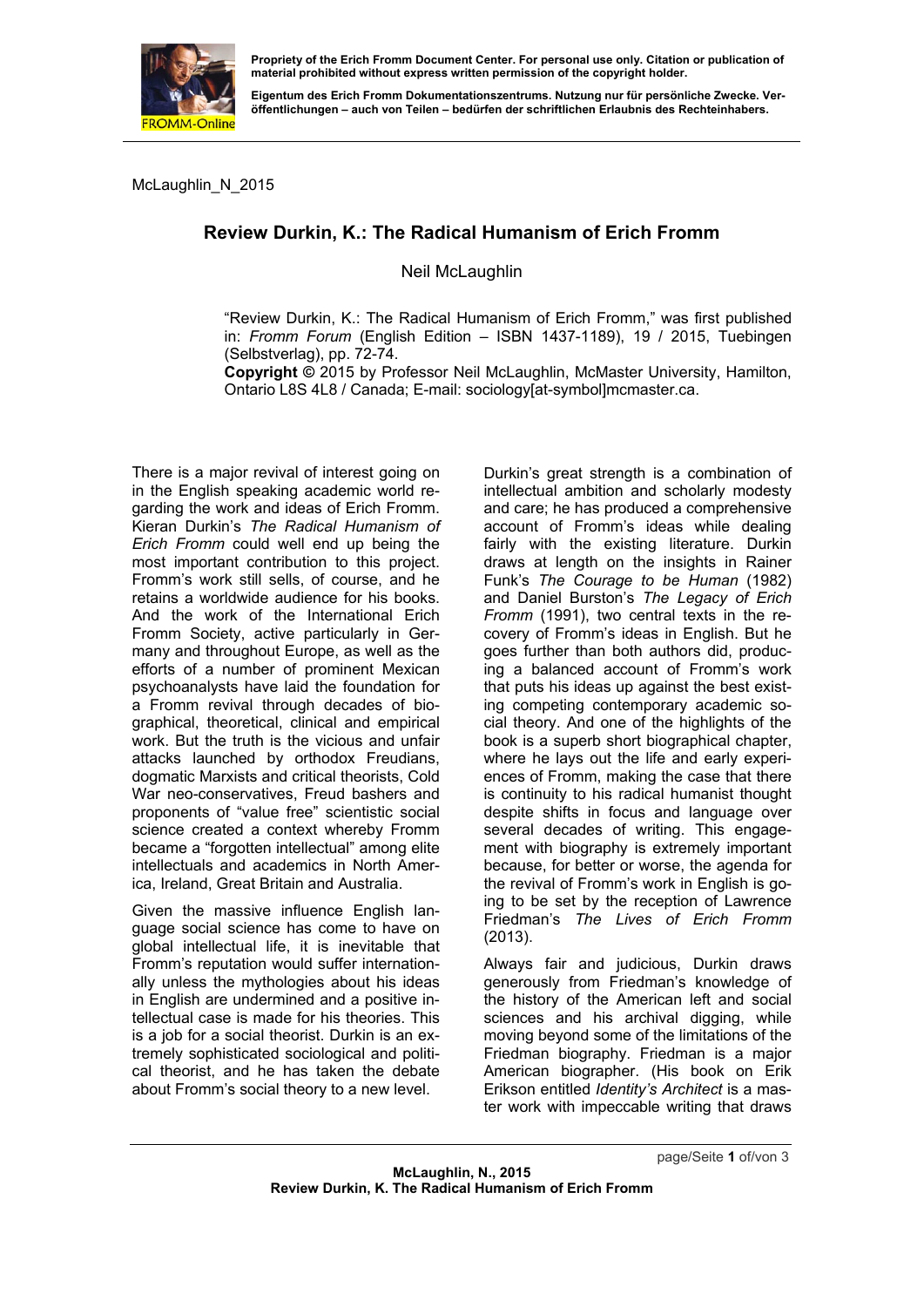

**Propriety of the Erich Fromm Document Center. For personal use only. Citation or publication of material prohibited without express written permission of the copyright holder.** 

**Eigentum des Erich Fromm Dokumentationszentrums. Nutzung nur für persönliche Zwecke. Veröffentlichungen – auch von Teilen – bedürfen der schriftlichen Erlaubnis des Rechteinhabers.** 

on new information about Erikson that allowed him spell out the core motivating forces that led to his brilliant insight about identity crises.) From my perspective, Friedman's account of Fromm's efforts to secure release for his cousin from a Stalinist jail in East Germany after World War II, his funding of Amnesty International, the things we learned about his relationship with the famous African-American dancer Katherine Dunham, the connection between Fromm's love for his third wife and the making of *The Art of Loving* (1956) and the details he offers about Fromm's political involvement with the disarmament movement and the American political establishment including the Kennedy administration all make for an important contribution. Friedman's credibility and track record as a historian and the status of his Columbia University Press publisher means that *Love's Prophet* will set the tone for the reception of Fromm in English for the next decade. This practical reality makes Durkin's book even more important, because as a piece of scholarship it is far superior. Many Fromm scholars are critical of the psychological speculation in Friedman's book, a tendency towards gossip, and sloppiness when engaging with the secondary literature, but for me the core weakness in *Love's Prophet* is its lack of theoretical sophistication, precisely the strength of Durkin's *The Radical Human of Erich Fromm*.

The core three chapters of the book are indispensible for a discussion of Fromm's social theory: "The Roots of Radical Humanism," "Radical Humanist Psychoanalysis," and "Psychoanalytic Social Psychology." While some of the early defenses of Fromm against orthodox Freudians and his Frankfurt School critics (my work included) sometimes engaged in open polemics, Durkin is incredibly balanced and fair-minded as he examines the evidence for Fromm's revision of Freud, and the debates on this and other questions that divided Horkheimer, Adorno and Marcuse from their former collogue in the Frankfurt School circle. And while Friedman repeats the conventional wisdom in North America created by sociologist Lewis Coser that suggests Fromm was a great scholar when he penned *Escape from Freedom* (1941) but descended into simplistic popularizing and quasi religious and unrealistic utopianism in his later years, Durkin deals with Fromm's later writings seriously. Durkin has produced the single best discussion in the English language literature about Fromm of how Fromm's writing on Nazism, his critique of modernity, his later work (with Michael Maccoby) *Social Character in a Mexican Village* (1970) and his ambitious *The Anatomy of Human Destructiveness* (1973) holds up to contemporary scholarship in the empirical social sciences.

*The Radical Humanism of Erich Fromm*  could play a very important mediating role in the revival of Fromm's work in the social sciences, partly because he engages seriously with the organizational leadership research agenda pursued since Fromm's death by Michael Maccoby, Sonia Gojman Millán and Salvador Millán's important participatory action social character agenda among the Mexican poor and Mauricio Cortina's brilliant attempt to synthesize Fromm's theories with current attachment and evolutionary social psychology research. But unlike Fromm scholars who come to the theory of social character through clinical work, Durkin has the time and training to engage with mainstream academic sociology, philosophy, history and political theory. As a result, Durkin's work is indispensible for efforts to take Fromm back into mainstream academic work where he was discussed seriously in the 1940s, 1950s and 1960s. Particularly important for sociologists, is Durkin's suggestion that social character theorists engage French sociologist Pierre Bourdieu's influential concept of *habitus*, as Greek scholar Leonidas Cheliotis has done in various social science journals.

Ultimately, however, Fromm's work will be revised and developed in a variety of nations and languages outside of the English language academy in North America. The revival will be successful when practitioners in psychoanalytic, social work, education, theology and political activism and politics find ways to connect what they are doing with masses of dissidents in their own fields.